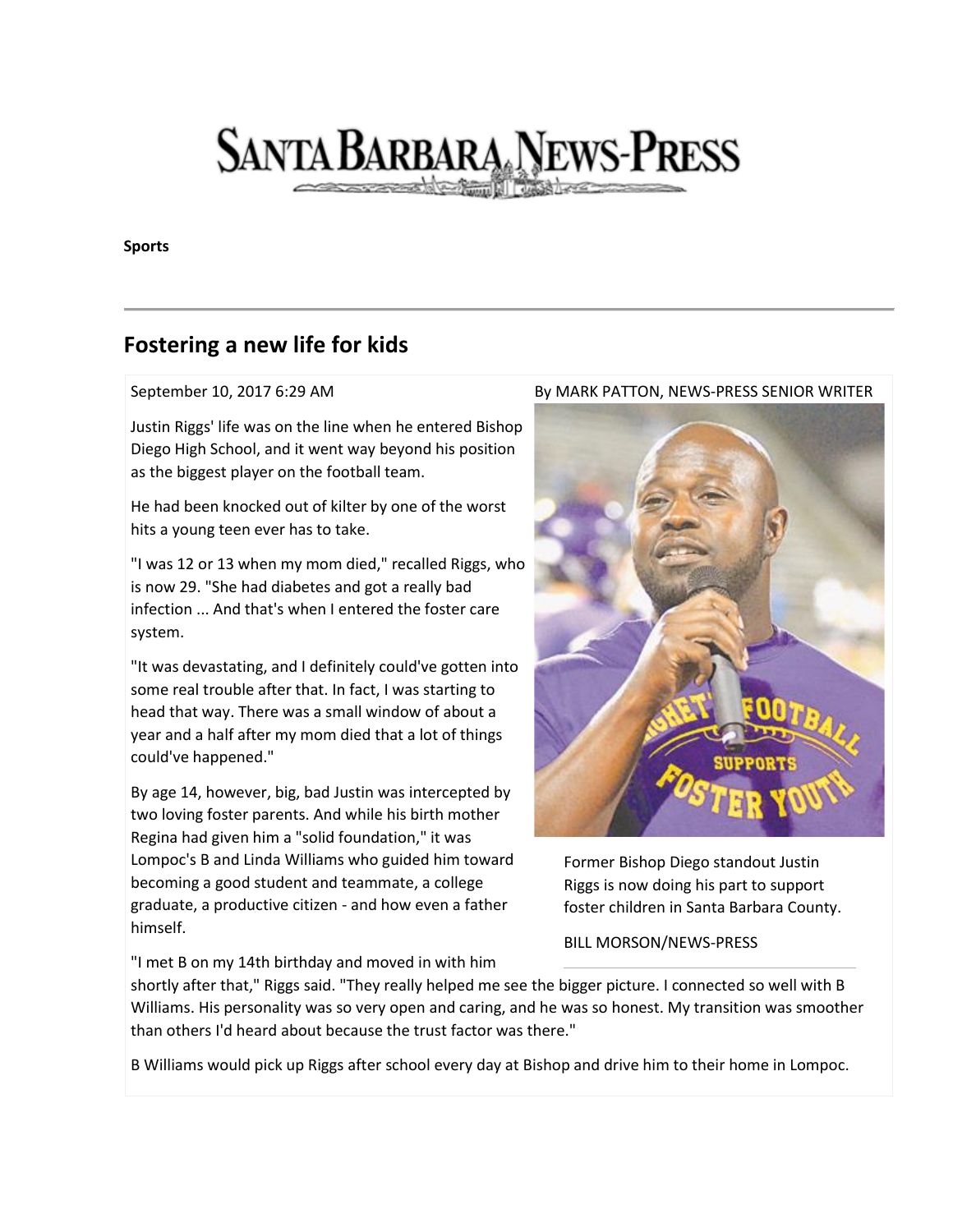"We'd spend that whole hour driving home by talking about everything," Riggs said. "We'd discuss our day, discuss life. We had so many conversations."

Riggs is now part of a bigger conversation, helping to recruit families and support for Our County, Our Kids a program sponsored by Santa Barbara County's Department of Social Services.

He took the microphone during halftime of Friday's Dos Pueblos High football game at Righetti to recruit support for the 400 foster children in the Our County, Our Kids program. It marked the second-straight year that Righetti has offered the community setting of one of its football games to help the program's outreach.

"We hope families will be inspired to open their homes and hearts for youth and teens in need," Warriors coach Ed Herrmann said.

(To help, visit [ourcountyyourkids.org/sbc\)](http://ourcountyyourkids.org/sbc))

The program remains near and dear to Riggs' heart.

"I feel like there's a certain stigma that foster children get," he said. "I could see it with myself, when I was young - when you don't know how to control your emotions too well. You lash out.

"Couple that with the stupid things that young people do, anyway ... It's just so important to have people who understand and are patient and are willing to stick with you, and not give up on you."

Although Riggs moved to Lompoc to live with his foster parents, B Williams encouraged him to attend high school at Bishop.

"My mother went to Santa Barbara High, so I thought I'd be a Don," he said. "But B is a religious man, and he thought the atmosphere there, and in particular the smaller setting, would be best for me."

Riggs stood out immediately when he arrived at Bishop during the autumn of 2002.

"He was probably the biggest freshman I'd ever seen," Cardinals coach Tom Crawford said. "I want to say he was like 270 pounds as a ninth grader.

"He was also this jovial, gentle-hearted young man. He was very, very popular when he was here. I know he didn't have it easy, but I watched him mature incredibly during his time here."

Riggs, who had exceeded the size limits of the local Youth Football League when he was a child, was excited to finally get the chance to play organized football. He was a guard on offense and both a tackle and a nose guard on defense. As a senior, he stood 6-foot and 310 pounds.

"He was actually very athletic," Crawford recalled. "He even played on our basketball team."

Riggs helped the Cardinals reach the CIF-Southern Section playoffs during his senior season in the fall of 2005.

"The thing I remember most was just the camaraderie aspect of being on the team, especially at such a small school," Riggs said. "We had maybe 25 guys on the roster, and everybody was really close."